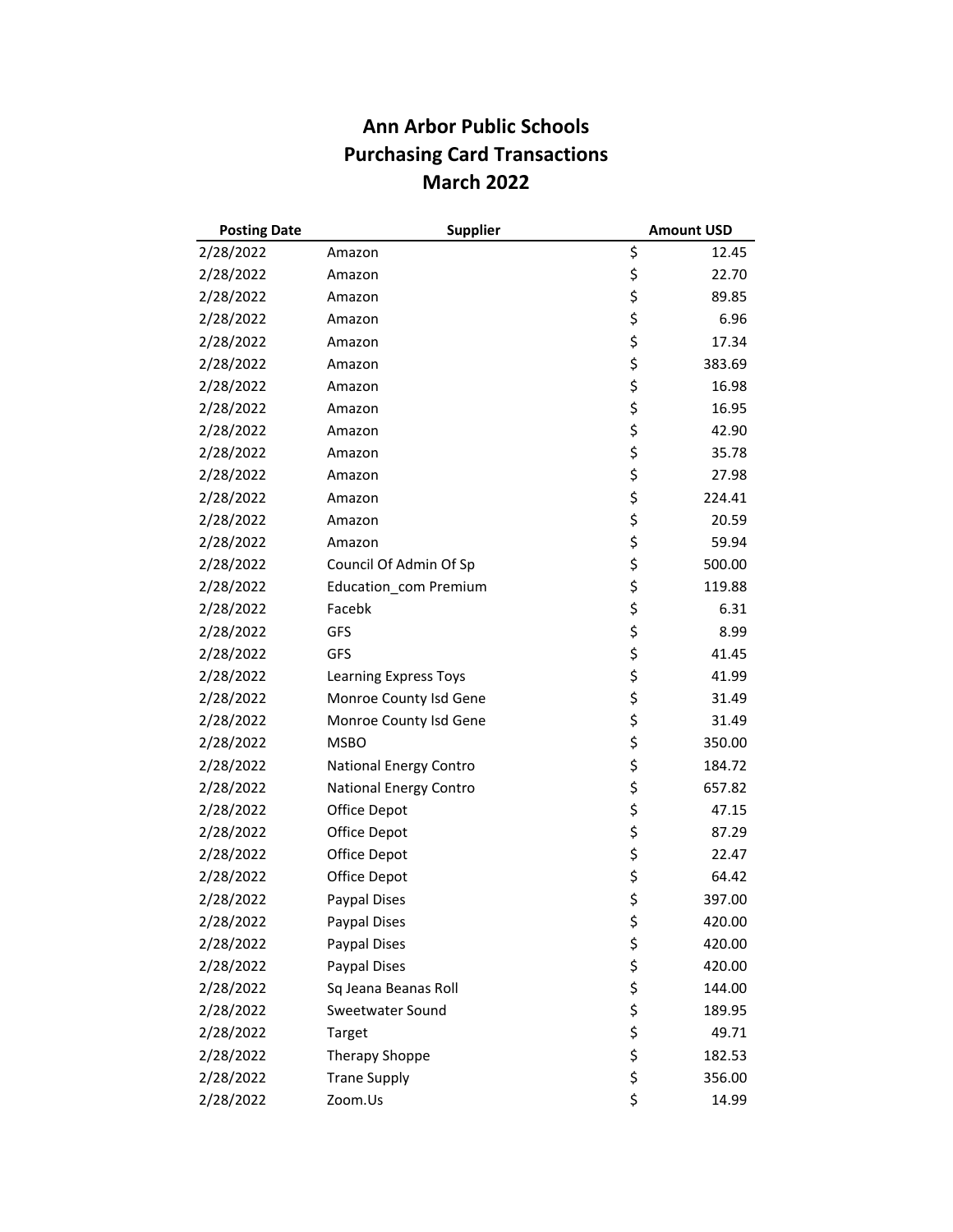| 3/1/2022 | Amazon                 | \$       | 31.92  |
|----------|------------------------|----------|--------|
| 3/1/2022 | Amazon                 | \$       | 5.99   |
| 3/1/2022 | Amazon                 | \$       | 23.99  |
| 3/1/2022 | Amazon                 | \$       | 13.92  |
| 3/1/2022 | Amazon                 | \$       | 64.76  |
| 3/1/2022 | Amazon                 | \$       | 29.99  |
| 3/1/2022 | Amazon                 | \$       | 57.56  |
| 3/1/2022 | Amazon                 | \$       | 179.90 |
| 3/1/2022 | Amazon                 | \$       | 8.29   |
| 3/1/2022 | Amazon                 | \$       | 12.99  |
| 3/1/2022 | Amazon                 | \$       | 765.35 |
| 3/1/2022 | Amazon                 | \$       | 54.03  |
| 3/1/2022 | Amazon                 | \$       | 17.01  |
| 3/1/2022 | <b>B&amp;H Photo</b>   | \$       | 45.57  |
| 3/1/2022 | CDW Govt               | \$       | 119.82 |
| 3/1/2022 | Dominos                | \$       | 86.00  |
| 3/1/2022 | Dominos                | \$       | 80.42  |
| 3/1/2022 | Lowes                  | \$       | 95.36  |
| 3/1/2022 | <b>Mailchimp Misc</b>  | \$       | 11.00  |
| 3/1/2022 | Mi State Police Ichat  | \$       | 20.00  |
| 3/1/2022 | Michigan Pupil Account | \$       | 85.00  |
| 3/1/2022 | N Amer Council Fr Onln | \$       | 500.00 |
| 3/1/2022 | Office Depot           | \$       | 29.98  |
| 3/1/2022 | Panera Bread           | \$       | 38.98  |
| 3/1/2022 | Pro Imprint            | \$       | 509.14 |
| 3/1/2022 | Shodan Plus Api        | \$       | 359.00 |
| 3/1/2022 | Sq Washtenaw Dairy     | \$       | 45.00  |
| 3/1/2022 | State Of Michigan Ocal | \$       | 150.00 |
| 3/1/2022 | Vexrobotics            | \$       | 190.09 |
| 3/2/2022 | <b>Belle Tire Cp</b>   | \$       | 766.96 |
| 3/2/2022 | Alro Steel Corp        | \$       | 3.25   |
| 3/2/2022 | Amazon                 | Ş        | 130.15 |
| 3/2/2022 | Amazon                 | \$       | 3.97   |
| 3/2/2022 | Amazon                 | \$       | 114.22 |
| 3/2/2022 | Amazon                 | \$       | 46.45  |
| 3/2/2022 | Amazon                 | \$       | 174.38 |
| 3/2/2022 | Amazon                 | \$       | 8.43   |
| 3/2/2022 | Amazon                 | \$       | 79.31  |
| 3/2/2022 | Amazon                 | \$       | 46.93  |
| 3/2/2022 | Amazon                 | \$<br>\$ | 41.58  |
| 3/2/2022 | Amazon                 |          | 10.97  |
| 3/2/2022 | Amazon                 | \$       | 349.84 |
| 3/2/2022 | Amazon                 | \$       | 68.53  |
| 3/2/2022 | Ascd                   | \$       | 134.80 |
| 3/2/2022 | Cottage Inn Pizza - An | \$       | 385.64 |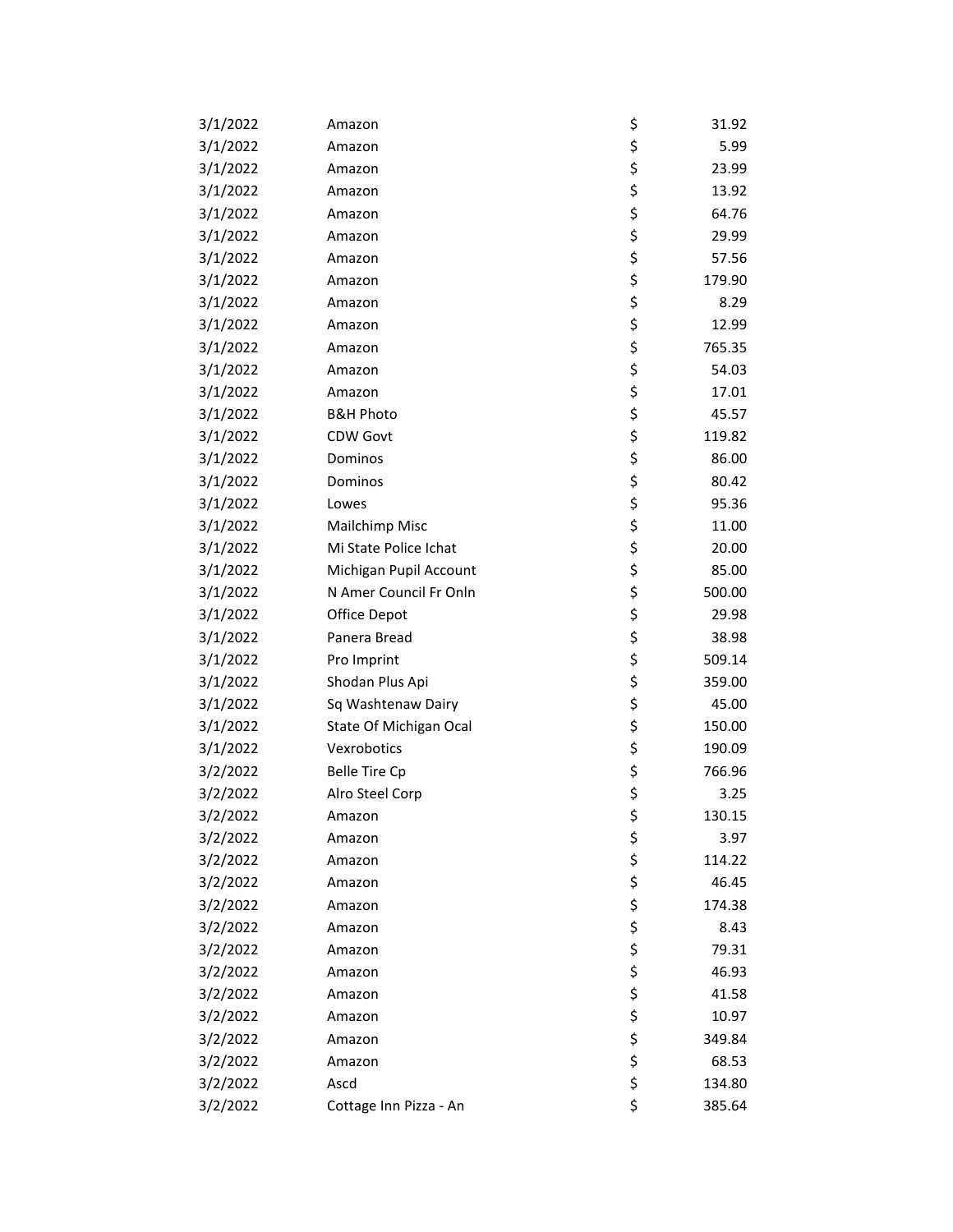| 3/2/2022 | <b>Dollarbill Copying</b>     | \$<br>366.53   |
|----------|-------------------------------|----------------|
| 3/2/2022 | GFS                           | \$<br>31.97    |
| 3/2/2022 | Kidsoutandabout.Com           | \$<br>100.00   |
| 3/2/2022 | Laminator.Com                 | \$<br>66.48    |
| 3/2/2022 | Lego Brand Retail Inc.        | \$<br>109.89   |
| 3/2/2022 | Meijer                        | \$<br>22.81    |
| 3/2/2022 | Mi State Police Ichat         | \$<br>120.00   |
| 3/2/2022 | <b>MSBO</b>                   | \$<br>350.00   |
| 3/2/2022 | Office Depot                  | \$<br>111.95   |
| 3/2/2022 | Office Depot                  | \$<br>2.19     |
| 3/2/2022 | Office Depot                  | \$<br>6.98     |
| 3/2/2022 | Office Depot                  | \$<br>90.13    |
| 3/2/2022 | Sheraton Ann Arbor Hot        | \$<br>(50.40)  |
| 3/2/2022 | Stadium Hardware              | \$<br>4.65     |
| 3/2/2022 | Starbucks                     | \$<br>19.72    |
| 3/2/2022 | The Home Depot                | \$<br>18.15    |
| 3/2/2022 | The Webstaurant Store         | \$<br>50.74    |
| 3/2/2022 | <b>UPS</b>                    | \$<br>18.85    |
| 3/2/2022 | <b>UPS</b>                    | \$<br>116.00   |
| 3/3/2022 | Amazon                        | \$<br>2.92     |
| 3/3/2022 | Amazon                        | \$<br>82.25    |
| 3/3/2022 | Amazon                        | \$<br>250.87   |
| 3/3/2022 | Amazon                        | \$<br>16.81    |
| 3/3/2022 | Amazon                        | \$<br>132.31   |
| 3/3/2022 | Amazon                        | \$<br>75.96    |
| 3/3/2022 | Amazon                        | \$<br>9.24     |
| 3/3/2022 | Amazon                        | \$<br>270.46   |
| 3/3/2022 | Amazon                        | \$<br>16.48    |
| 3/3/2022 | Boilers Controls & Equ        | \$<br>1,851.01 |
| 3/3/2022 | <b>Dbc Blick Art Material</b> | \$<br>36.92    |
| 3/3/2022 | Dd Doordash Potbellys         | \$<br>231.52   |
| 3/3/2022 | Dominos                       | \$<br>80.92    |
| 3/3/2022 | GFS                           | \$<br>54.87    |
| 3/3/2022 | Hilton Hotel San Diego        | \$<br>276.23   |
| 3/3/2022 | Meijer                        | \$<br>19.77    |
| 3/3/2022 | Meijer                        | \$<br>33.09    |
| 3/3/2022 | Mi State Police Ichat         | \$<br>10.00    |
| 3/3/2022 | Mi State Police Ichat         | \$<br>10.00    |
| 3/3/2022 | Michigan Virtual U            | \$<br>115.00   |
| 3/3/2022 | <b>MSBO</b>                   | \$<br>150.00   |
| 3/3/2022 | Nassp Product & Servic        | \$<br>120.00   |
| 3/3/2022 | Office Depot                  | \$<br>24.28    |
| 3/3/2022 | Office Depot                  | \$<br>19.36    |
| 3/3/2022 | Office Depot                  | \$<br>29.29    |
| 3/3/2022 | Panera Bread                  | \$<br>66.79    |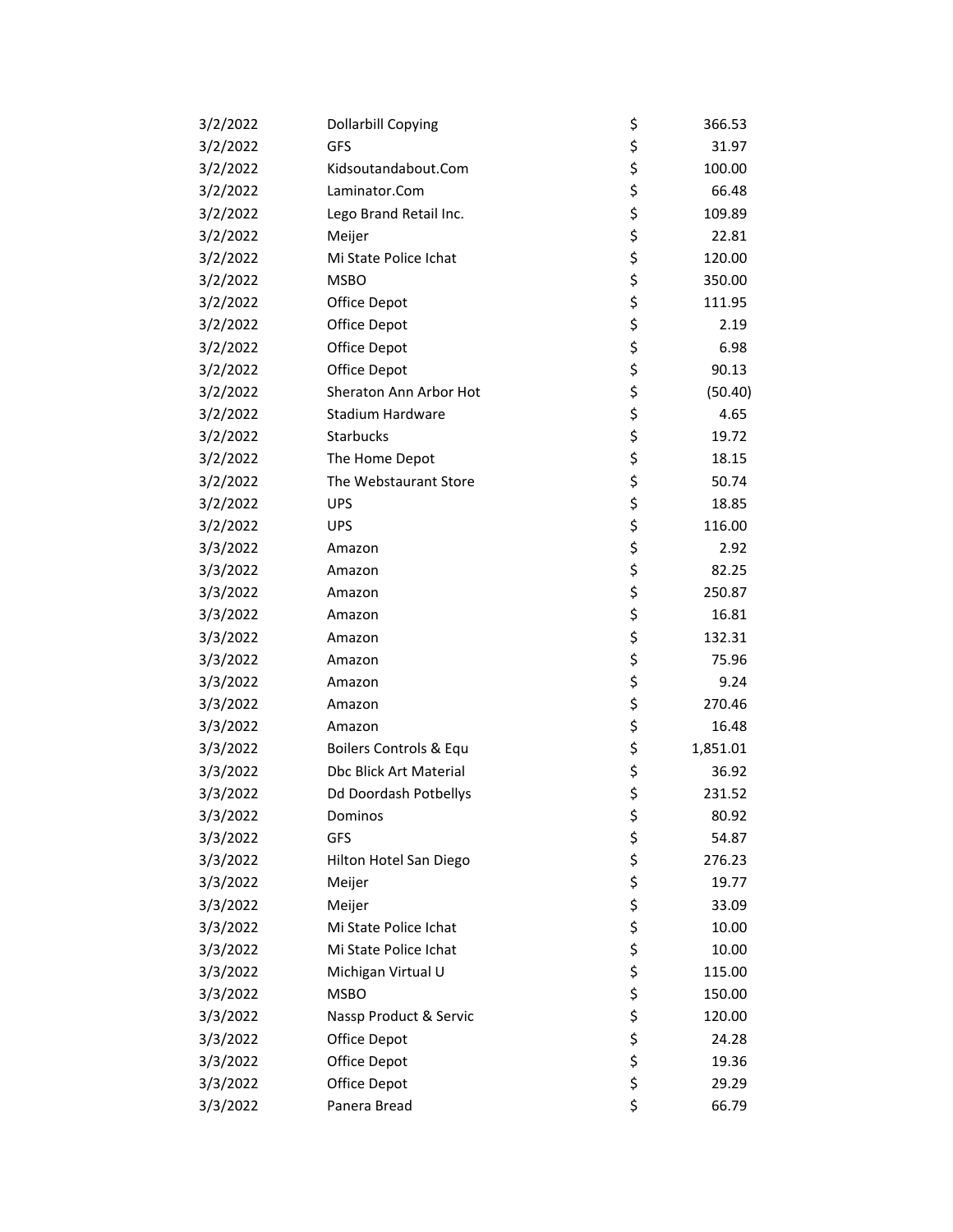| 3/3/2022 | Panera Bread                  | \$<br>258.49    |
|----------|-------------------------------|-----------------|
| 3/3/2022 | Partsforsigns                 | \$<br>163.71    |
| 3/3/2022 | Robert Half Intl              | \$<br>16,742.40 |
| 3/3/2022 | Sams Club                     | \$<br>50.18     |
| 3/3/2022 | <b>Scholastic Education</b>   | \$<br>113.58    |
| 3/3/2022 | The Home Depot                | \$<br>7.30      |
| 3/3/2022 | <b>Trane Supply</b>           | \$<br>276.91    |
| 3/3/2022 | U-Haul State St Ctr           | \$<br>117.12    |
| 3/3/2022 | <b>UPS</b>                    | \$<br>16.99     |
| 3/4/2022 | Amazon                        | \$<br>26.03     |
| 3/4/2022 | Amazon                        | \$<br>17.98     |
| 3/4/2022 | Amazon                        | \$<br>7.49      |
| 3/4/2022 | Amazon                        | \$<br>687.83    |
| 3/4/2022 | Amazon                        | \$<br>27.15     |
| 3/4/2022 | Amazon                        | \$<br>425.45    |
| 3/4/2022 | Amazon                        | \$<br>25.99     |
| 3/4/2022 | Amer Montessori Soc           | \$<br>425.00    |
| 3/4/2022 | Amazon                        | \$<br>(94.95)   |
| 3/4/2022 | Amazon                        | \$<br>56.19     |
| 3/4/2022 | Amazon                        | \$<br>26.96     |
| 3/4/2022 | Amazon                        | \$<br>48.79     |
| 3/4/2022 | Amazon                        | \$<br>30.89     |
| 3/4/2022 | Amazon                        | \$<br>20.88     |
| 3/4/2022 | Amazon                        | \$<br>87.10     |
| 3/4/2022 | Amazon                        | \$<br>17.96     |
| 3/4/2022 | Amazon                        | \$<br>49.58     |
| 3/4/2022 | Andy Mark Inc                 | \$<br>345.50    |
| 3/4/2022 | Barnes & Noble                | \$<br>143.90    |
| 3/4/2022 | <b>Bureau Of Education An</b> | \$<br>279.00    |
| 3/4/2022 | <b>Buschs</b>                 | \$<br>70.09     |
| 3/4/2022 | Canstockphoto Com             | \$<br>12.00     |
| 3/4/2022 | Education_com Premium         | \$<br>(119.88)  |
| 3/4/2022 | Embi Tec                      | \$<br>173.04    |
| 3/4/2022 | <b>Epic Sports</b>            | \$<br>246.29    |
| 3/4/2022 | Jostens Inc.                  | \$<br>875.00    |
| 3/4/2022 | Meijer                        | \$<br>68.16     |
| 3/4/2022 | Mi State Police Ichat         | \$<br>10.00     |
| 3/4/2022 | Miaaa Membership              | \$<br>156.00    |
| 3/4/2022 | Michigan Pupil Account        | \$<br>345.00    |
| 3/4/2022 | Michigan Pupil Account        | \$<br>345.00    |
| 3/4/2022 | <b>MSBO</b>                   | \$<br>60.00     |
| 3/4/2022 | National Energy Contro        | \$<br>1,462.44  |
| 3/4/2022 | Office Depot                  | \$<br>5.29      |
| 3/4/2022 | Office Depot                  | \$<br>46.50     |
| 3/4/2022 | Revrobotics                   | \$<br>170.29    |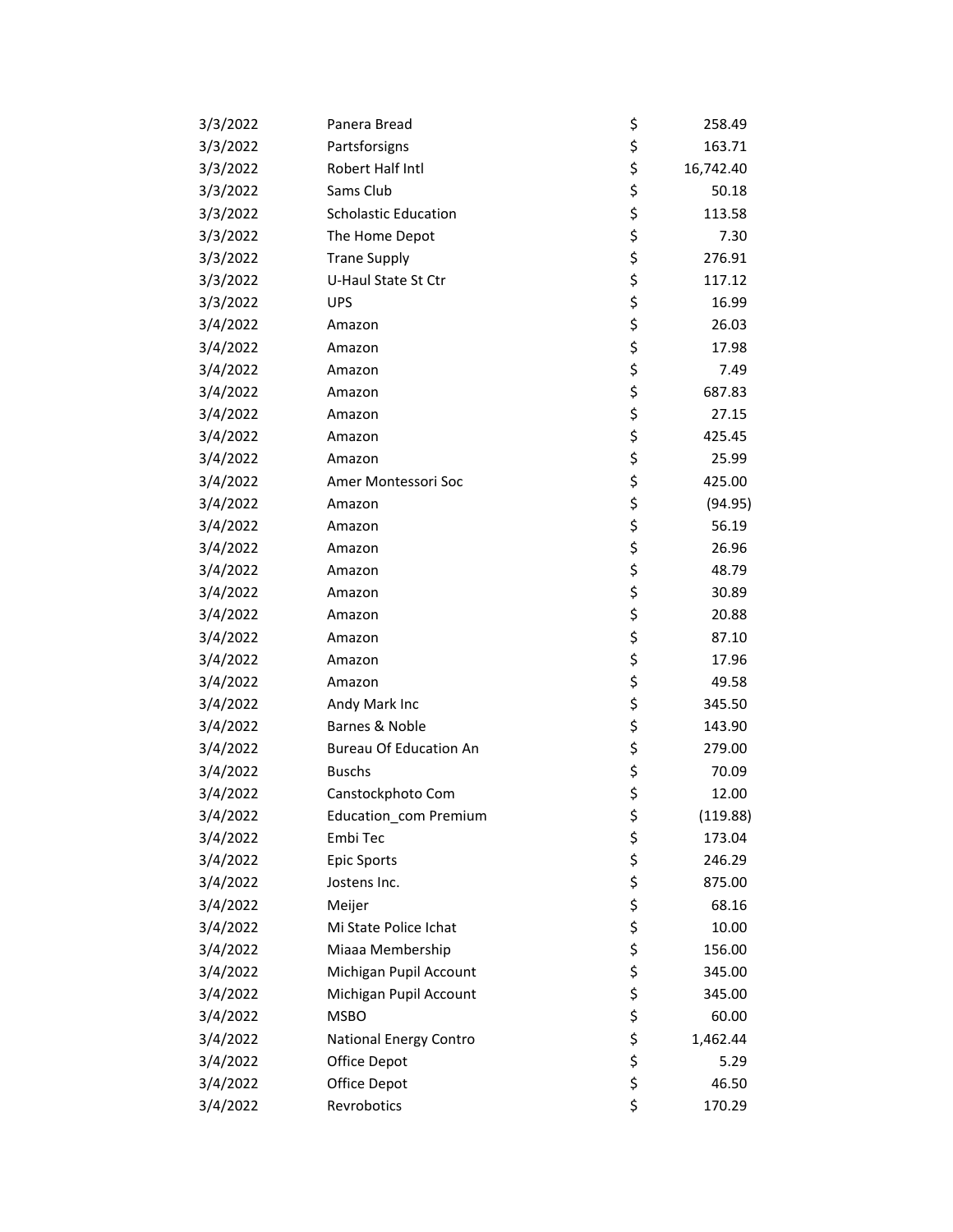| 3/4/2022 | <b>Rovin Ceramics</b>        | \$ | 145.00 |
|----------|------------------------------|----|--------|
| 3/4/2022 | Sefmd (Science Fair)         | \$ | 40.00  |
| 3/4/2022 | Sefmd (Science Fair)         | \$ | 70.00  |
| 3/4/2022 | Sq Stadium Trophy, In        | \$ | 359.94 |
| 3/4/2022 | <b>Stadium Hardware</b>      | \$ | 19.50  |
| 3/4/2022 | Stadium Hardware             | \$ | 86.42  |
| 3/4/2022 | Tst Pizza House Boh-T        | \$ | 98.19  |
| 3/4/2022 | Webmlive.Com                 | \$ | 100.00 |
| 3/7/2022 | Alro Steel Corp              | \$ | 13.69  |
| 3/7/2022 | Amazon                       | \$ | 12.99  |
| 3/7/2022 | Amazon                       | \$ | 15.90  |
| 3/7/2022 | Amazon                       | \$ | 69.54  |
| 3/7/2022 | Amazon                       | \$ | 60.33  |
| 3/7/2022 | Amazon                       | \$ | 426.65 |
| 3/7/2022 | Amazon                       | \$ | 384.65 |
| 3/7/2022 | Amazon                       | \$ | 158.96 |
| 3/7/2022 | Amazon                       | \$ | 55.70  |
| 3/7/2022 | Amazon                       | \$ | 52.41  |
| 3/7/2022 | Amazon                       | \$ | 30.97  |
| 3/7/2022 | Amazon                       | \$ | 39.00  |
| 3/7/2022 | Amazon                       | \$ | 53.07  |
| 3/7/2022 | Amazon                       | \$ | 67.97  |
| 3/7/2022 | Amazon                       | \$ | 319.99 |
| 3/7/2022 | Amazon                       | \$ | 13.38  |
| 3/7/2022 | Amazon                       | \$ | 20.94  |
| 3/7/2022 | Amazon                       | \$ | 84.06  |
| 3/7/2022 | Amazon                       | \$ | 30.25  |
| 3/7/2022 | Amazon                       | \$ | 25.12  |
| 3/7/2022 | Amazon                       | \$ | 25.68  |
| 3/7/2022 | Amazon                       | \$ | 21.49  |
| 3/7/2022 | Amazon                       | \$ | 11.83  |
| 3/7/2022 | Amazon                       | Ş  | 5.99   |
| 3/7/2022 | Amazon                       | \$ | 29.98  |
| 3/7/2022 | Amazon                       | \$ | 19.99  |
| 3/7/2022 | Amazon                       | \$ | 123.98 |
| 3/7/2022 | Amazon                       | \$ | 58.00  |
| 3/7/2022 | Amazon                       | \$ | 12.99  |
| 3/7/2022 | <b>Black Stone Bookstore</b> | \$ | 187.61 |
| 3/7/2022 | CDW Govt                     | \$ | 47.36  |
| 3/7/2022 | Comcast                      | \$ | 206.48 |
| 3/7/2022 | Comcast                      | \$ | 515.98 |
| 3/7/2022 | Dbc Blick Art Material       | \$ | 179.56 |
| 3/7/2022 | Decker Equipment             | \$ | 56.30  |
| 3/7/2022 | Demco Inc                    | \$ | 797.57 |
| 3/7/2022 | Detroitnews.Com              | \$ | 9.99   |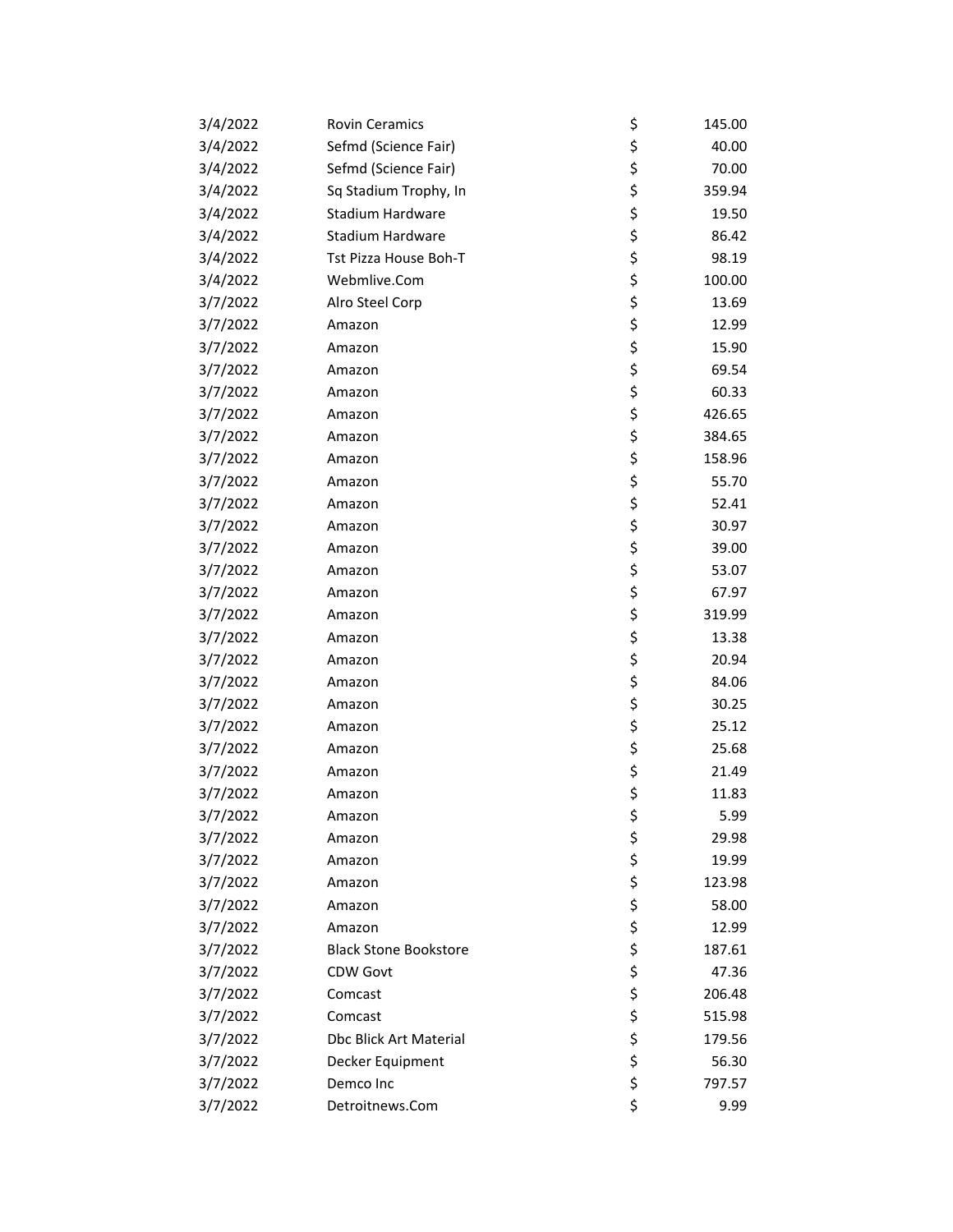| 3/7/2022 | <b>Flyleaf Publishing</b> | \$ | 255.30   |
|----------|---------------------------|----|----------|
| 3/7/2022 | <b>GFS</b>                | \$ | 81.14    |
| 3/7/2022 | <b>Grand Trav Resort</b>  | \$ | 233.00   |
| 3/7/2022 | Jerusalem Gardens         | \$ | 173.75   |
| 3/7/2022 | Junior Learning           | \$ | 169.99   |
| 3/7/2022 | Michigan Pupil Account    | \$ | 345.00   |
| 3/7/2022 | Office Depot              | \$ | 146.19   |
| 3/7/2022 | Paypal Sciencestar        | \$ | 1,340.00 |
| 3/7/2022 | <b>Quill Corporation</b>  | \$ | 4.67     |
| 3/7/2022 | Quill Corporation         | \$ | 12.99    |
| 3/7/2022 | <b>Quill Corporation</b>  | \$ | 163.84   |
| 3/7/2022 | Quizizz Inc               | \$ | 108.00   |
| 3/7/2022 | Sq Stadium Trophy, In     | \$ | 15.00    |
| 3/7/2022 | The Home Depot            | \$ | 224.96   |
| 3/8/2022 | Amazon                    | \$ | (35.99)  |
| 3/8/2022 | Amazon                    | \$ | 16.99    |
| 3/8/2022 | Amazon                    | \$ | 119.93   |
| 3/8/2022 | Amazon                    | \$ | 29.98    |
| 3/8/2022 | Amazon                    | \$ | 22.79    |
| 3/8/2022 | <b>Hilton Hotels</b>      | \$ | 543.90   |
| 3/8/2022 | Jimmy Johns # 90016 M     | \$ | 150.00   |
| 3/8/2022 | Kroger                    | \$ | 33.73    |
| 3/8/2022 | Kroger                    | \$ | 26.96    |
| 3/8/2022 | Language Circle Enterp    | \$ | 88.00    |
| 3/8/2022 | Michigan Pupil Account    | \$ | 345.00   |
| 3/8/2022 | Office Depot              | \$ | 31.05    |
| 3/8/2022 | Rei Greenwoodheinemann    | \$ | 674.30   |
| 3/8/2022 | Show Me Cables            | \$ | 96.99    |
| 3/8/2022 | Zoom.Us                   | \$ | 14.99    |
| 3/8/2022 | Zoom.Us                   | \$ | 14.99    |
| 3/9/2022 | Amazon                    | \$ | 35.56    |
| 3/9/2022 | Amazon                    | Ş  | 184.98   |
| 3/9/2022 | Amazon                    | \$ | 25.63    |
| 3/9/2022 | Amazon                    | \$ | 33.90    |
| 3/9/2022 | Amazon                    | \$ | 39.29    |
| 3/9/2022 | Amazon                    | \$ | 10.90    |
| 3/9/2022 | Amazon                    | \$ | 29.89    |
| 3/9/2022 | Amazon                    | \$ | 129.24   |
| 3/9/2022 | Amazon                    | \$ | 86.12    |
| 3/9/2022 | Andy Mark Inc             | \$ | 133.50   |
| 3/9/2022 | Arc Lakeside Blueprint    | \$ | 295.87   |
| 3/9/2022 | <b>Barefoot Books</b>     | \$ | 48.71    |
| 3/9/2022 | Car Stickers Inc.         | \$ | 332.50   |
| 3/9/2022 | Carolina Biologic Supp    | \$ | 316.89   |
| 3/9/2022 | Center For Applied Lin    | \$ | 3,900.00 |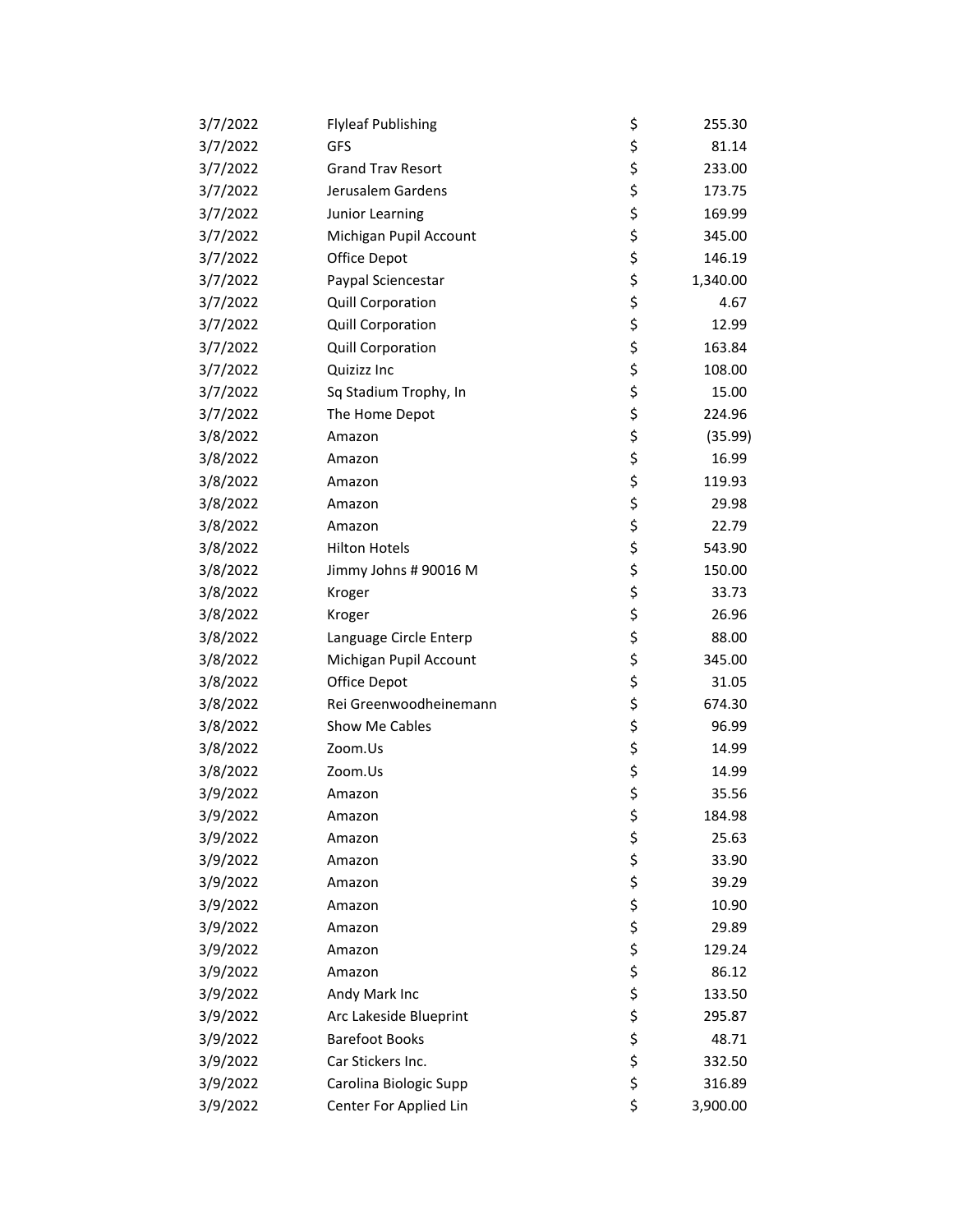| 3/9/2022  | Center For Applied Lin        | \$<br>3,900.00  |
|-----------|-------------------------------|-----------------|
| 3/9/2022  | <b>Chase Creative Unlimit</b> | \$<br>1,875.90  |
| 3/9/2022  | <b>Cherry Lake Publishing</b> | \$<br>238.50    |
| 3/9/2022  | Dbc Blick Art Material        | \$<br>28.61     |
| 3/9/2022  | Dropbox                       | \$<br>199.00    |
| 3/9/2022  | Embi Tec                      | \$<br>173.04    |
| 3/9/2022  | Little Caesars                | \$<br>49.60     |
| 3/9/2022  | Meijer                        | \$<br>22.08     |
| 3/9/2022  | <b>Metro Cars</b>             | \$<br>109.20    |
| 3/9/2022  | <b>Metro Cars</b>             | \$<br>109.20    |
| 3/9/2022  | Mi State Police Ichat         | \$<br>80.00     |
| 3/9/2022  | Michigan Air Products         | \$<br>1,049.00  |
| 3/9/2022  | Michigan Council For T        | \$<br>100.00    |
| 3/9/2022  | <b>National Energy Contro</b> | \$<br>88.73     |
| 3/9/2022  | Office Depot                  | \$<br>9.95      |
| 3/9/2022  | Office Depot                  | \$<br>443.88    |
| 3/9/2022  | Quill Corporation             | \$<br>(4.67)    |
| 3/9/2022  | <b>Rovin Ceramics</b>         | \$<br>115.50    |
| 3/9/2022  | Supershuttle & Execuca        | \$<br>82.95     |
| 3/9/2022  | Supershuttle & Execuca        | \$<br>82.95     |
| 3/9/2022  | Supershuttle & Execuca        | \$<br>82.95     |
| 3/9/2022  | Sweetwater Sound              | \$<br>4,935.00  |
| 3/9/2022  | The Produce Station           | \$<br>252.00    |
| 3/10/2022 | Ace Barnes Hardware           | \$<br>6.33      |
| 3/10/2022 | Alro Steel Corp               | \$<br>646.91    |
| 3/10/2022 | Amazon                        | \$<br>(12.99)   |
| 3/10/2022 | Amazon                        | \$<br>262.35    |
| 3/10/2022 | Amazon                        | \$<br>29.90     |
| 3/10/2022 | Amazon                        | \$<br>13.69     |
| 3/10/2022 | Amazon                        | \$<br>136.74    |
| 3/10/2022 | Amazon                        | \$<br>41.97     |
| 3/10/2022 | Amazon                        | \$<br>89.87     |
| 3/10/2022 | Amazon                        | \$<br>86.18     |
| 3/10/2022 | Amazon                        | \$<br>125.97    |
| 3/10/2022 | Amazon                        | \$<br>31.96     |
| 3/10/2022 | Amazon                        | \$<br>8.60      |
| 3/10/2022 | Carpenter Bros Hardwar        | \$<br>21.53     |
| 3/10/2022 | City Of Ann Arbor             | \$<br>275.00    |
| 3/10/2022 | City Of Ann Arbor             | \$<br>22,133.50 |
| 3/10/2022 | City Of Ann Arbor             | \$<br>59,460.58 |
| 3/10/2022 | Courtyard Ann Arbor           | \$<br>3,418.20  |
| 3/10/2022 | Dbc Blick Art Material        | \$<br>12.19     |
| 3/10/2022 | Dimos Deli & Donuts           | \$<br>54.42     |
| 3/10/2022 | <b>Heggerty Literacy Res</b>  | \$<br>399.48    |
| 3/10/2022 | In Jewish Community M         | \$<br>1,076.00  |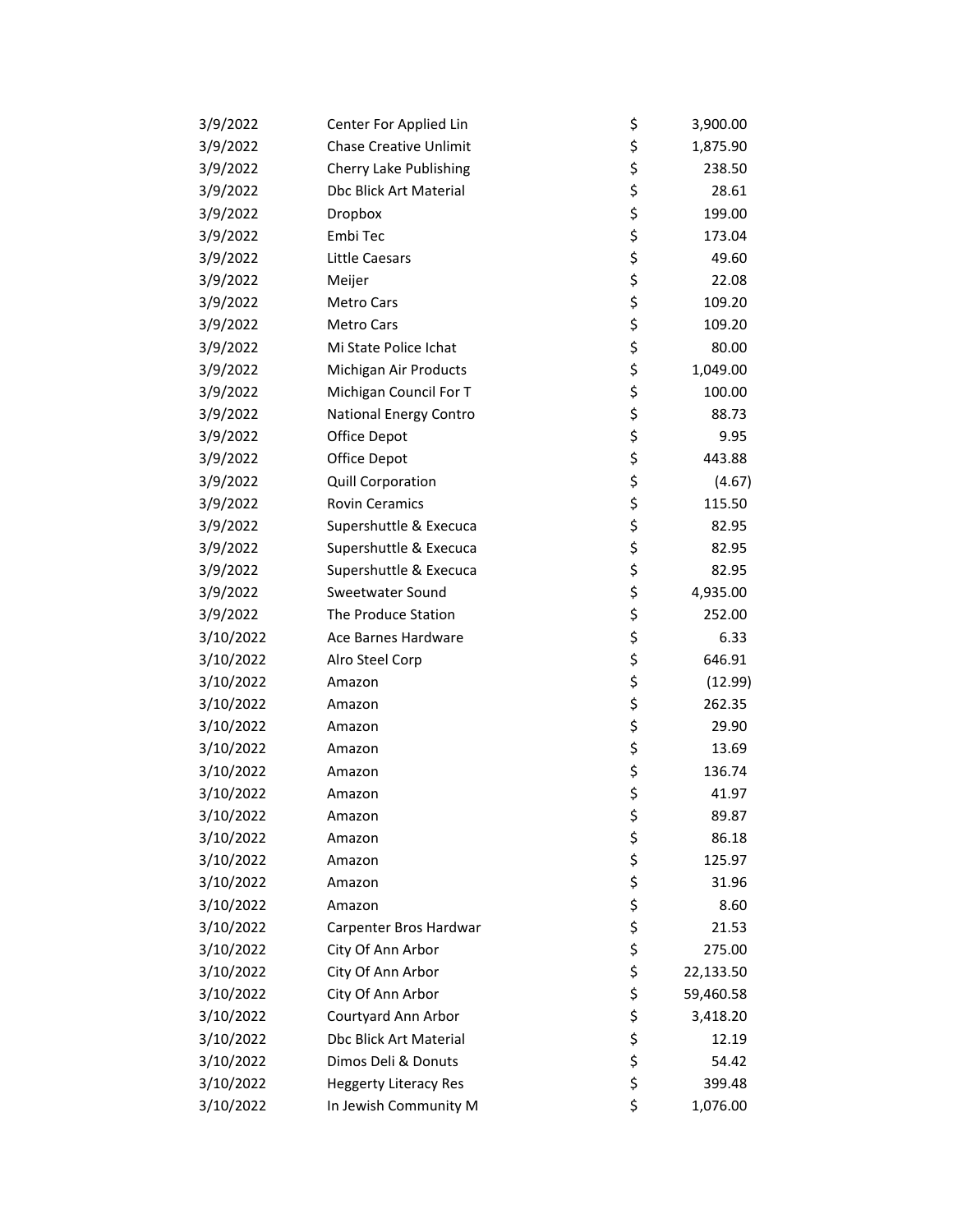| 3/10/2022 | Mfasco Health & Safety        | \$ | 182.32    |
|-----------|-------------------------------|----|-----------|
| 3/10/2022 | Office Depot                  | \$ | 22.78     |
| 3/10/2022 | Office Depot                  | \$ | 130.37    |
| 3/10/2022 | Office Depot                  | \$ | 22.99     |
| 3/10/2022 | Office Depot                  | \$ | 61.36     |
| 3/10/2022 | Office Depot                  | \$ | 4.40      |
| 3/10/2022 | Office Depot                  | \$ | 254.80    |
| 3/10/2022 | Rei Greenwoodheinemann        | \$ | 40.00     |
| 3/10/2022 | <b>Sight Reading Factory</b>  | \$ | 92.50     |
| 3/10/2022 | Sq Stadium Trophy, In         | \$ | 44.99     |
| 3/10/2022 | Sweetwater Sound              | \$ | 373.99    |
| 3/10/2022 | Wix.Com 984966873             | \$ | 47.70     |
| 3/10/2022 | Www.Jamf.Com                  | \$ | 10,500.00 |
| 3/11/2022 | Amazon                        | \$ | 600.00    |
| 3/11/2022 | Amazon                        | \$ | 67.77     |
| 3/11/2022 | Amazon                        | \$ | 35.16     |
| 3/11/2022 | Amazon                        | \$ | 48.48     |
| 3/11/2022 | Amazon                        | \$ | 187.06    |
| 3/11/2022 | Amazon                        | \$ | 228.41    |
| 3/11/2022 | Amazon                        | \$ | 422.08    |
| 3/11/2022 | Amazon                        | \$ | 719.98    |
| 3/11/2022 | Amazon                        | \$ | 16.99     |
| 3/11/2022 | Amazon                        | \$ | 9.08      |
| 3/11/2022 | Amazon                        | \$ | 176.36    |
| 3/11/2022 | <b>B&amp;H Photo</b>          | \$ | 440.00    |
| 3/11/2022 | Beach Audio Inc               | \$ | 842.70    |
| 3/11/2022 | Boilers Controls & Equ        | \$ | 611.00    |
| 3/11/2022 | Buddys Pizza 115              | \$ | 268.69    |
| 3/11/2022 | <b>Chase Creative Unlimit</b> | \$ | 952.00    |
| 3/11/2022 | Goskills                      | \$ | 2,285.64  |
| 3/11/2022 | Ipy Aonenet                   | \$ | 400.00    |
| 3/11/2022 | Ipy Aonenet                   | Ş  | 1,000.00  |
| 3/11/2022 | Ls Cayman Sports              | \$ | 528.00    |
| 3/11/2022 | Meijer                        | \$ | 42.97     |
| 3/11/2022 | National Energy Contro        | \$ | 178.60    |
| 3/11/2022 | Office Depot                  | \$ | 25.74     |
| 3/11/2022 | Office Depot                  | \$ | 96.94     |
| 3/11/2022 | Office Depot                  | \$ | 33.69     |
| 3/11/2022 | <b>Quill Corporation</b>      | \$ | 177.74    |
| 3/11/2022 | Quill Corporation             | \$ | 99.99     |
| 3/11/2022 | Sheraton Ann Arbor Hot        | \$ | 1,250.00  |
| 3/11/2022 | Sheraton Ann Arbor Hot        | \$ | 1,250.00  |
| 3/11/2022 | Sheraton Ann Arbor Hot        | \$ | 1,250.00  |
| 3/11/2022 | Sweetwater Sound              | \$ | 747.98    |
| 3/11/2022 | Sweetwater Sound              | \$ | 115.95    |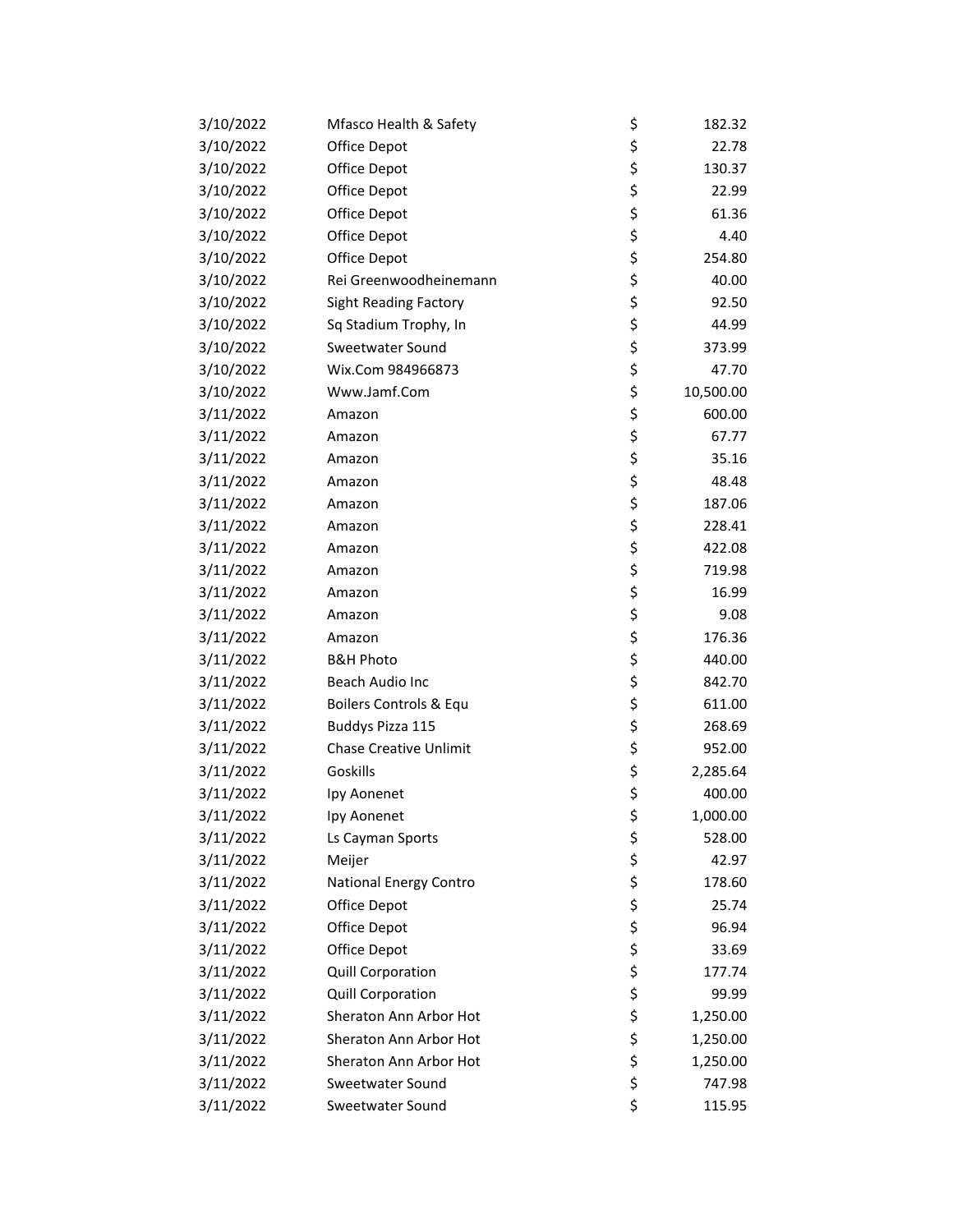| 3/11/2022 | Tlf Nortons Flowers An        | \$ | 54.90    |
|-----------|-------------------------------|----|----------|
| 3/14/2022 | Amazon                        | \$ | 11.99    |
| 3/14/2022 | Amazon                        | \$ | 81.68    |
| 3/14/2022 | Amazon                        | \$ | 99.99    |
| 3/14/2022 | Amazon                        | \$ | 1,619.96 |
| 3/14/2022 | Amazon                        | \$ | 567.58   |
| 3/14/2022 | Amazon                        | \$ | 7.99     |
| 3/14/2022 | Amazon                        | \$ | 62.34    |
| 3/14/2022 | Amazon                        | \$ | 213.63   |
| 3/14/2022 | Amazon                        | \$ | 40.50    |
| 3/14/2022 | Amazon                        | \$ | 166.50   |
| 3/14/2022 | Amazon                        | \$ | 6.90     |
| 3/14/2022 | Att Bill Payment              | \$ | 226.50   |
| 3/14/2022 | <b>Current Electric Motor</b> | \$ | 380.00   |
| 3/14/2022 | <b>Dbc Blick Art Material</b> | \$ | 89.62    |
| 3/14/2022 | Demco Inc                     | \$ | 72.29    |
| 3/14/2022 | <b>Dollarbill Copying</b>     | \$ | 218.75   |
| 3/14/2022 | <b>Dollarbill Copying</b>     | \$ | 263.00   |
| 3/14/2022 | <b>Eventgroove Print</b>      | \$ | 136.84   |
| 3/14/2022 | <b>GFS</b>                    | \$ | 67.22    |
| 3/14/2022 | Kodable                       | \$ | 2,000.00 |
| 3/14/2022 | Lightspeed Retail Inc.        | \$ | 84.00    |
| 3/14/2022 | Lowes                         | \$ | 103.80   |
| 3/14/2022 | Mi State Police Ichat         | \$ | 20.00    |
| 3/14/2022 | National Energy Contro        | \$ | 297.93   |
| 3/14/2022 | National Energy Contro        | \$ | 578.30   |
| 3/14/2022 | <b>National Energy Contro</b> | \$ | 594.86   |
| 3/14/2022 | National Energy Contro        | \$ | 1,112.64 |
| 3/14/2022 | Office Depot                  | \$ | 36.95    |
| 3/14/2022 | Office Depot                  | \$ | 5.85     |
| 3/14/2022 | Office Depot                  | \$ | 93.77    |
| 3/14/2022 | <b>Physical Education Equ</b> | Ş  | 398.94   |
| 3/14/2022 | Qdoba 2157 Online             | \$ | 160.00   |
| 3/14/2022 | Rps Ann Arbor-Passpq02        | \$ | 3.15     |
| 3/14/2022 | Shiffler Equipment            | \$ | 634.00   |
| 3/14/2022 | Sq Oraline, Inc.              | \$ | 110.35   |
| 3/14/2022 | <b>Stadium Hardware</b>       | \$ | 49.45    |
| 3/14/2022 | <b>Trane Supply</b>           | \$ | (276.91) |
| 3/14/2022 | <b>Tst Zingermans Roadh</b>   | \$ | 53.56    |
| 3/14/2022 | Uncle Jims Worm Farm          | \$ | 32.15    |
| 3/14/2022 | Uncle Jims Worm Farm          | \$ | 57.10    |
| 3/14/2022 | <b>UPS</b>                    | \$ | 22.14    |
| 3/14/2022 | <b>UPS</b>                    | \$ | 290.00   |
| 3/14/2022 | Vexrobotics                   | \$ | (26.88)  |
| 3/14/2022 | Zoom.Us                       | \$ | 990.00   |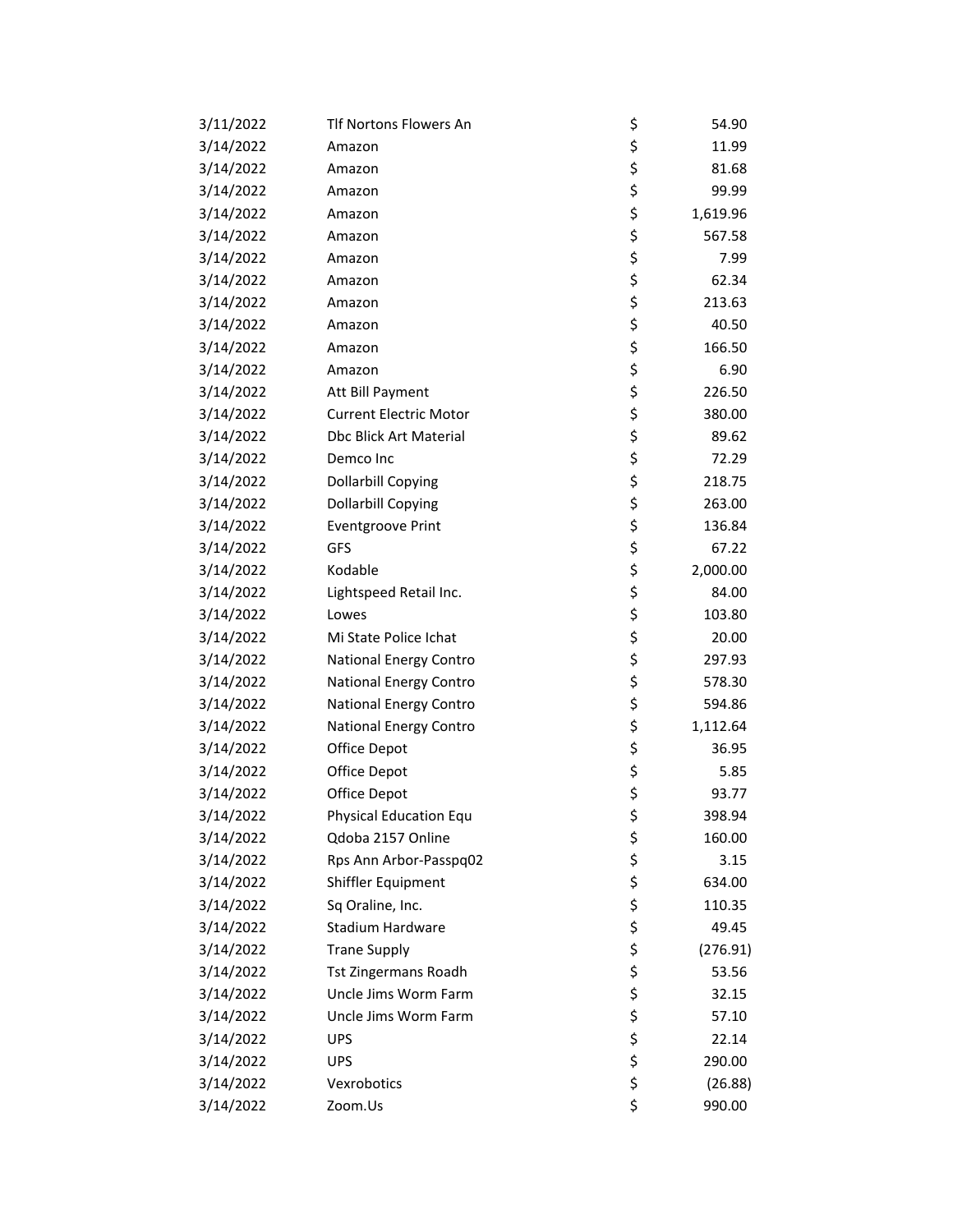| 3/14/2022 | Zoom.Us                | \$ | 14.99     |
|-----------|------------------------|----|-----------|
| 3/15/2022 | Amazon                 | \$ | (92.49)   |
| 3/15/2022 | Amazon                 | \$ | 19.59     |
| 3/15/2022 | Amazon                 | \$ | 10.38     |
| 3/15/2022 | Amazon                 | \$ | 95.10     |
| 3/15/2022 | Amazon                 | \$ | 146.88    |
| 3/15/2022 | Amazon                 | \$ | 72.90     |
| 3/15/2022 | Amazon                 | \$ | 232.24    |
| 3/15/2022 | Amazon                 | \$ | 41.89     |
| 3/15/2022 | Amazon                 | \$ | 55.98     |
| 3/15/2022 | Clio Herald            | \$ | 102.00    |
| 3/15/2022 | D. J. Conley Associate | \$ | 251.30    |
| 3/15/2022 | Enterprise Rent-A-Car  | \$ | 227.26    |
| 3/15/2022 | Enterprise Rent-A-Car  | \$ | 293.73    |
| 3/15/2022 | <b>Epic Sports</b>     | \$ | (13.94)   |
| 3/15/2022 | Goto Rescue            | \$ | 1,500.00  |
| 3/15/2022 | Kroger                 | \$ | 38.95     |
| 3/15/2022 | Office Depot           | \$ | 29.84     |
| 3/15/2022 | Office Depot           | \$ | 315.76    |
| 3/15/2022 | Paypal Skylinesabc     | \$ | 150.00    |
| 3/15/2022 | Sq Stadium Trophy, In  | \$ | 224.94    |
| 3/15/2022 | Stadium Hardware       | \$ | 57.26     |
| 3/15/2022 | <b>UPS</b>             | \$ | 49.50     |
| 3/15/2022 | <b>UPS</b>             | \$ | 9.52      |
| 3/15/2022 | <b>UPS</b>             | \$ | 23.72     |
| 3/15/2022 | Vzwrlss Bill Pay Vb    | \$ | 19,200.18 |
| 3/15/2022 | Zippy Auto Wash        | \$ | 9.99      |
| 3/16/2022 | Amazon                 | \$ | 90.18     |
| 3/16/2022 | Amazon                 | \$ | 36.35     |
| 3/16/2022 | Amazon                 | \$ | 59.98     |
| 3/16/2022 | Amazon                 | \$ | 25.97     |
| 3/16/2022 | Amazon                 | Ş  | 59.94     |
| 3/16/2022 | Amazon                 | \$ | 60.74     |
| 3/16/2022 | Amazon                 | \$ | 109.99    |
| 3/16/2022 | Beach Audio Inc        | \$ | (47.70)   |
| 3/16/2022 | Beach Audio Inc        | \$ | (47.70)   |
| 3/16/2022 | Center For Applied Lin | \$ | 2,600.00  |
| 3/16/2022 | Center For Applied Lin | \$ | 2,600.00  |
| 3/16/2022 | City Of Ann Arbor      | \$ | 3,218.00  |
| 3/16/2022 | Elavon Service Fee     | \$ | 13.52     |
| 3/16/2022 | In Sc 2                | \$ | 2,495.00  |
| 3/16/2022 | Jamf                   | \$ | 2,500.00  |
| 3/16/2022 | Meijer                 | \$ | 11.98     |
| 3/16/2022 | Mi State Police Ichat  | \$ | 50.00     |
| 3/16/2022 | Office Depot           | \$ | 8.82      |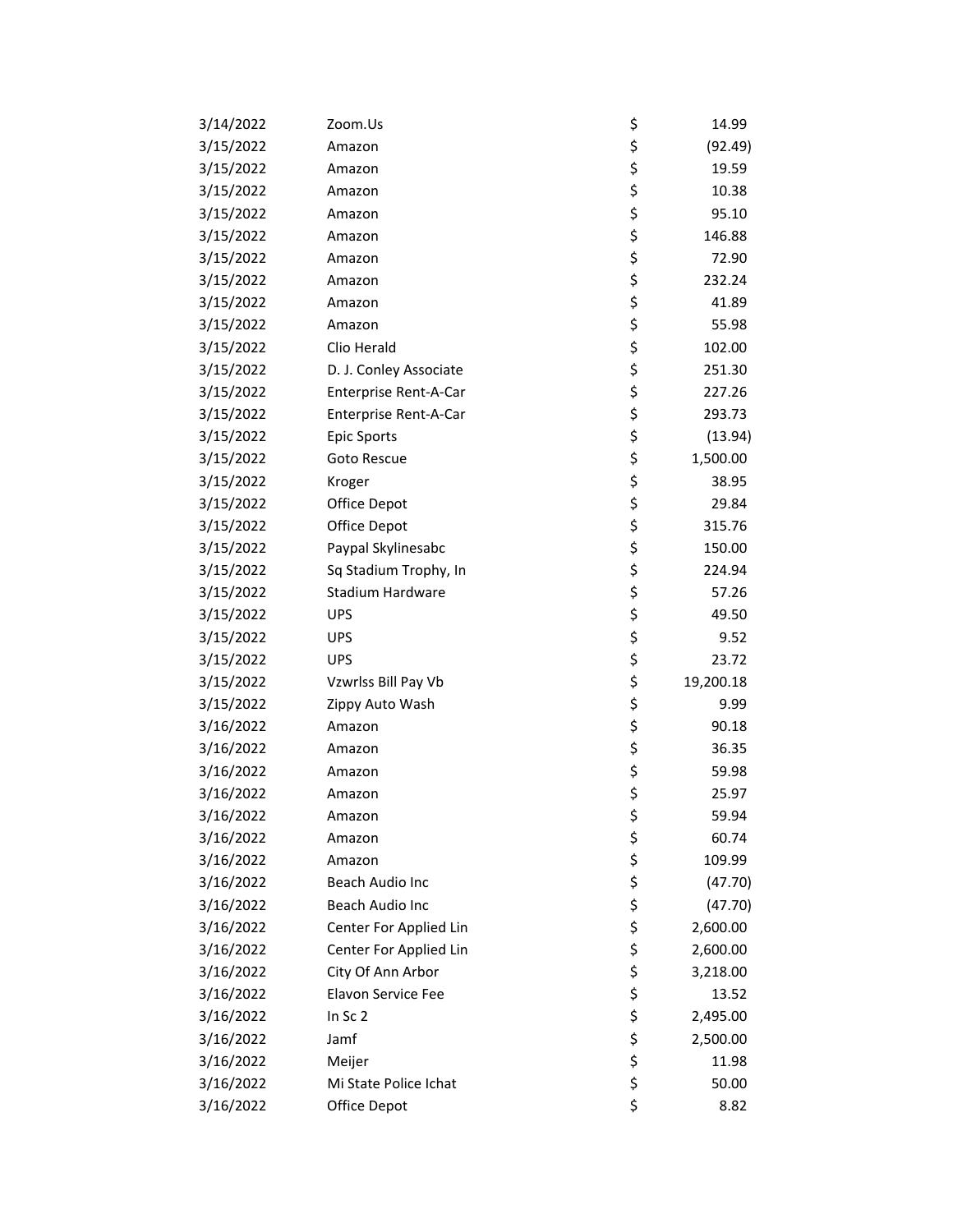| 3/16/2022 | Office Depot                  | \$<br>12.12    |
|-----------|-------------------------------|----------------|
| 3/16/2022 | Office Depot                  | \$<br>14.11    |
| 3/16/2022 | Sec Of State Branch 10        | \$<br>650.00   |
| 3/16/2022 | The Home Depot                | \$<br>58.38    |
| 3/16/2022 | <b>UPS</b>                    | \$<br>58.00    |
| 3/17/2022 | Amazon                        | \$<br>2,399.94 |
| 3/17/2022 | Amazon                        | \$<br>165.49   |
| 3/17/2022 | Amazon                        | \$<br>57.49    |
| 3/17/2022 | Amazon                        | \$<br>18.79    |
| 3/17/2022 | Amazon                        | \$<br>146.98   |
| 3/17/2022 | Amazon                        | \$<br>119.95   |
| 3/17/2022 | Amazon                        | \$<br>16.90    |
| 3/17/2022 | Amazon                        | \$<br>79.00    |
| 3/17/2022 | Amazon                        | \$<br>1,178.07 |
| 3/17/2022 | Amazon                        | \$<br>7.99     |
| 3/17/2022 | Asue Urban Collaborati        | \$<br>200.00   |
| 3/17/2022 | <b>Bureau Of Education An</b> | \$<br>279.00   |
| 3/17/2022 | <b>Chase Creative Unlimit</b> | \$<br>649.69   |
| 3/17/2022 | Dbc Blick Art Material        | \$<br>39.14    |
| 3/17/2022 | Delta                         | \$<br>647.20   |
| 3/17/2022 | Macul                         | \$<br>198.00   |
| 3/17/2022 | <b>MSBO</b>                   | \$<br>350.00   |
| 3/17/2022 | Office Depot                  | \$<br>369.90   |
| 3/17/2022 | Panera Bread                  | \$<br>268.23   |
| 3/17/2022 | Quill Corporation             | \$<br>171.29   |
| 3/17/2022 | <b>Quill Corporation</b>      | \$<br>50.96    |
| 3/17/2022 | Stadium Hardware              | \$<br>135.51   |
| 3/17/2022 | <b>Staples</b>                | \$<br>68.42    |
| 3/17/2022 | Us Math Recovery C            | \$<br>535.00   |
| 3/18/2022 | Amazon                        | \$<br>25.77    |
| 3/18/2022 | Amazon                        | \$<br>47.97    |
| 3/18/2022 | Amazon                        | \$<br>585.65   |
| 3/18/2022 | Amazon                        | \$<br>193.84   |
| 3/18/2022 | Andy Mark Inc                 | \$<br>143.87   |
| 3/18/2022 | City Of Sterling Hghts        | \$<br>501.60   |
| 3/18/2022 | Comcast                       | \$<br>112.83   |
| 3/18/2022 | Comcast                       | \$<br>559.85   |
| 3/18/2022 | Event Psu 2022 Paymen         | \$<br>2,200.00 |
| 3/18/2022 | Hilton Hotel San Diego        | \$<br>276.23   |
| 3/18/2022 | Hilton Hotel San Diego        | \$<br>276.23   |
| 3/18/2022 | Hilton Hotel San Diego        | \$<br>276.23   |
| 3/18/2022 | Hilton Hotel San Diego        | \$<br>276.23   |
| 3/18/2022 | Hilton Hotel San Diego        | \$<br>276.23   |
| 3/18/2022 | Hilton Hotel San Diego        | \$<br>276.23   |
| 3/18/2022 | Hilton Hotel San Diego        | \$<br>276.23   |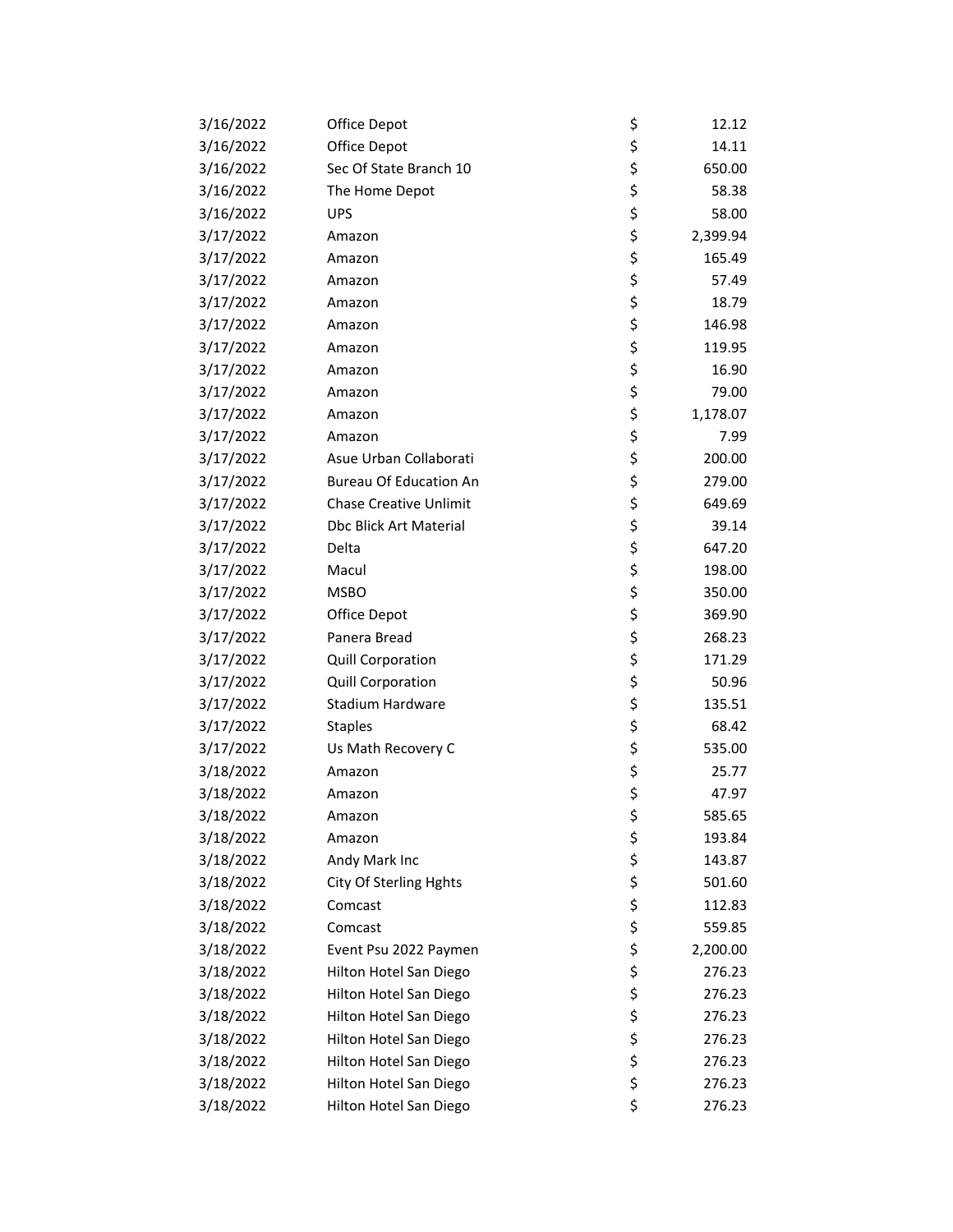| 3/18/2022 | Hilton Hotel San Diego    | \$ | 276.23   |
|-----------|---------------------------|----|----------|
| 3/18/2022 | Hilton Hotel San Diego    | \$ | 276.23   |
| 3/18/2022 | Hilton Hotel San Diego    | \$ | 276.23   |
| 3/18/2022 | Hilton Hotel San Diego    | \$ | 276.23   |
| 3/18/2022 | Hilton Hotel San Diego    | \$ | 276.23   |
| 3/18/2022 | Hilton Hotel San Diego    | \$ | 276.23   |
| 3/18/2022 | Hilton Hotel San Diego    | \$ | 276.23   |
| 3/18/2022 | Hilton Hotel San Diego    | \$ | 276.23   |
| 3/18/2022 | Hilton Hotel San Diego    | \$ | 309.98   |
| 3/18/2022 | In Dummies On The Run     | \$ | 250.00   |
| 3/18/2022 | Inter-State Studio        | \$ | 260.00   |
| 3/18/2022 | National Energy Contro    | \$ | 233.23   |
| 3/18/2022 | Office Depot              | \$ | 15.17    |
| 3/18/2022 | Office Depot              | \$ | 89.38    |
| 3/18/2022 | Quill Corporation         | \$ | 127.20   |
| 3/18/2022 | Sendcutsend.Com           | \$ | 144.04   |
| 3/18/2022 | Service Express           | \$ | 3,613.00 |
| 3/18/2022 | Stadium Hardware          | \$ | 23.78    |
| 3/18/2022 | <b>Staples</b>            | \$ | (15.69)  |
| 3/21/2022 | Amazon                    | \$ | 36.66    |
| 3/21/2022 | Amazon                    | \$ | 103.08   |
| 3/21/2022 | Amazon                    | \$ | 14.91    |
| 3/21/2022 | <b>American Red Cross</b> | \$ | 350.00   |
| 3/21/2022 | <b>American Red Cross</b> | \$ | (350.00) |
| 3/21/2022 | Amazon                    | \$ | (103.07) |
| 3/21/2022 | Amazon                    | \$ | 29.97    |
| 3/21/2022 | Amazon                    | \$ | 97.46    |
| 3/21/2022 | Amazon                    | \$ | 12.99    |
| 3/21/2022 | Amazon                    | \$ | 84.95    |
| 3/21/2022 | Amazon                    | \$ | 103.68   |
| 3/21/2022 | Amazon                    | \$ | 131.87   |
| 3/21/2022 | Arin                      | Ş  | 50.00    |
| 3/21/2022 | <b>B&amp;H Photo</b>      | \$ | 104.00   |
| 3/21/2022 | <b>B&amp;H Photo</b>      | \$ | 929.95   |
| 3/21/2022 | Crowne Plaza Lansing W    | \$ | 311.36   |
| 3/21/2022 | Demco Inc                 | \$ | 113.16   |
| 3/21/2022 | <b>Dollarbill Copying</b> | \$ | 27.58    |
| 3/21/2022 | <b>Dollarbill Copying</b> | \$ | 50.89    |
| 3/21/2022 | Dollartree                | \$ | 32.50    |
| 3/21/2022 | GFS                       | \$ | 233.89   |
| 3/21/2022 | GFS                       | \$ | 81.48    |
| 3/21/2022 | GFS                       | \$ | 60.92    |
| 3/21/2022 | Guitarcenter.Com Call     | \$ | 59.80    |
| 3/21/2022 | Int Baccalaureate Org     | \$ | 950.00   |
| 3/21/2022 | Int Baccalaureate Org     | \$ | 950.00   |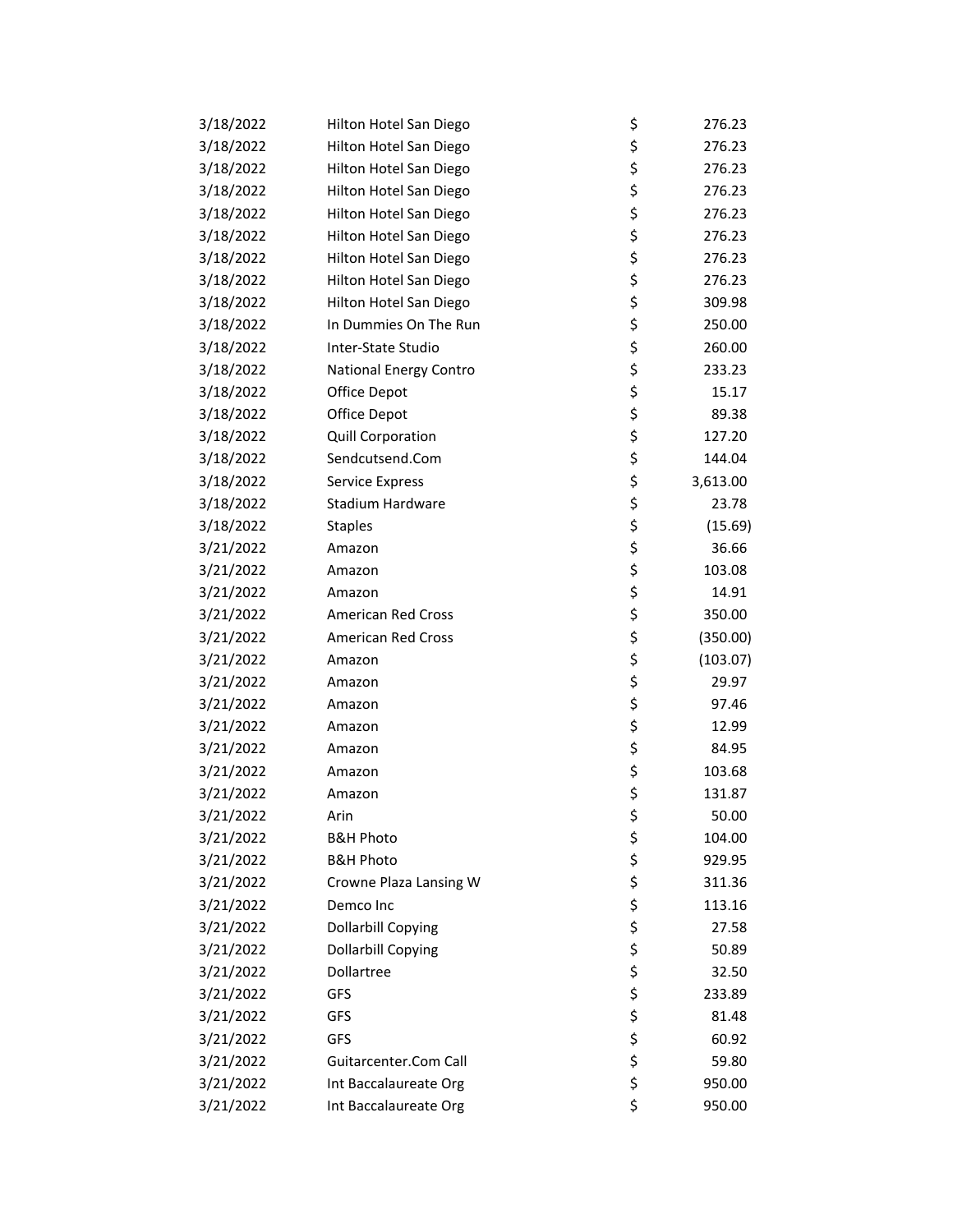| 3/21/2022 | Int Baccalaureate Org     | \$ | 950.00    |
|-----------|---------------------------|----|-----------|
| 3/21/2022 | Int Baccalaureate Org     | \$ | 950.00    |
| 3/21/2022 | Int Baccalaureate Org     | \$ | 950.00    |
| 3/21/2022 | Int Baccalaureate Org     | \$ | 1,280.00  |
| 3/21/2022 | Int Baccalaureate Org     | \$ | 950.00    |
| 3/21/2022 | Int Baccalaureate Org     | \$ | 950.00    |
| 3/21/2022 | Int Baccalaureate Org     | \$ | 950.00    |
| 3/21/2022 | Kendall Hunt Publishin    | \$ | 306.00    |
| 3/21/2022 | Kroger                    | \$ | 43.07     |
| 3/21/2022 | <b>Little Caesars</b>     | \$ | 15.69     |
| 3/21/2022 | Little Caesars            | \$ | 7.16      |
| 3/21/2022 | McGees                    | \$ | 27.79     |
| 3/21/2022 | Meijer                    | \$ | 14.99     |
| 3/21/2022 | Michaels Stores 2108      | \$ | 11.97     |
| 3/21/2022 | Nassp Product & Servic    | \$ | 120.00    |
| 3/21/2022 | Office Depot              | \$ | 0.97      |
| 3/21/2022 | Office Depot              | \$ | 50.10     |
| 3/21/2022 | Office Depot              | \$ | 31.39     |
| 3/21/2022 | Office Depot              | \$ | 48.74     |
| 3/21/2022 | Sheraton Ann Arbor Hot    | \$ | 3,339.00  |
| 3/21/2022 | Steve Weiss Music, Inc    | \$ | 108.70    |
| 3/21/2022 | Thatsa Pizza Store 3      | \$ | 30.07     |
| 3/21/2022 | <b>UPS</b>                | \$ | 15.77     |
| 3/21/2022 | <b>UPS</b>                | \$ | 58.00     |
| 3/21/2022 | <b>Vzwrlss Apocc Visb</b> | \$ | 1,981.01  |
| 3/21/2022 | Vzwrlss Apocc Visb        | \$ | 12,264.48 |
| 3/21/2022 | <b>Washtenaw County</b>   | \$ | 360.00    |
| 3/21/2022 | Yourmember-Careers        | \$ | 699.00    |
| 3/21/2022 | Yourmember-Careers        | \$ | 699.00    |
| 3/21/2022 | Yourmember-Careers        | \$ | 699.00    |
| 3/21/2022 | Yourmember-Careers        | \$ | 699.00    |
| 3/22/2022 | Amazon                    | Ş  | 197.98    |
| 3/22/2022 | Amazon                    | \$ | 138.00    |
| 3/22/2022 | Amazon                    | \$ | 202.60    |
| 3/22/2022 | Amazon                    | \$ | 89.95     |
| 3/22/2022 | Amazon                    | \$ | 6.95      |
| 3/22/2022 | Amazon                    | \$ | 137.90    |
| 3/22/2022 | Amazon                    | \$ | 46.20     |
| 3/22/2022 | Andy Mark Inc             | \$ | 303.00    |
| 3/22/2022 | Delta                     | \$ | 297.20    |
| 3/22/2022 | Delta                     | \$ | 297.20    |
| 3/22/2022 | Delta                     | \$ | 297.20    |
| 3/22/2022 | Delta                     | \$ | 297.20    |
| 3/22/2022 | Delta                     | \$ | 397.20    |
| 3/22/2022 | Delta                     | \$ | 577.20    |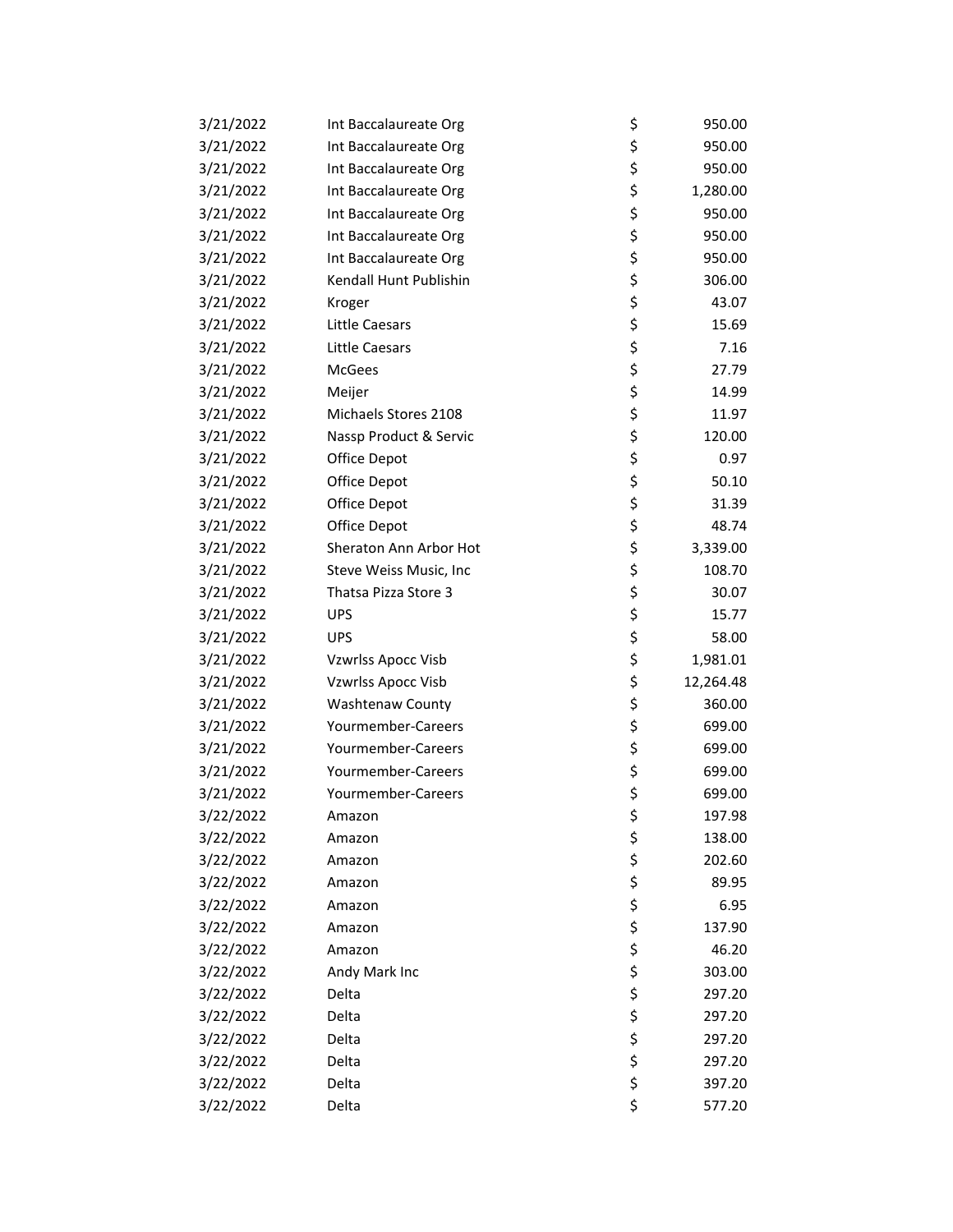| 3/22/2022 | Enterprise Rent-A-Car    | \$ | 367.40   |
|-----------|--------------------------|----|----------|
| 3/22/2022 | Event Ann Arbor Spark    | \$ | 75.00    |
| 3/22/2022 | Grainger                 | \$ | 2,466.12 |
| 3/22/2022 | <b>Grand Trav Resort</b> | \$ | 344.60   |
| 3/22/2022 | <b>Grand Trav Resort</b> | \$ | 344.60   |
| 3/22/2022 | Gvsu Web Payments        | \$ | 105.00   |
| 3/22/2022 | <b>Hilton Baltimore</b>  | \$ | 233.83   |
| 3/22/2022 | <b>Hilton Baltimore</b>  | \$ | 233.83   |
| 3/22/2022 | <b>Hilton Baltimore</b>  | \$ | 233.83   |
| 3/22/2022 | <b>Hilton Baltimore</b>  | \$ | 233.83   |
| 3/22/2022 | <b>Hilton Baltimore</b>  | \$ | 233.83   |
| 3/22/2022 | Int Baccalaureate Org    | \$ | 950.00   |
| 3/22/2022 | Int Baccalaureate Org    | \$ | 950.00   |
| 3/22/2022 | Int Baccalaureate Org    | \$ | 950.00   |
| 3/22/2022 | Kroger                   | \$ | 16.47    |
| 3/22/2022 | Mi State Police Ichat    | \$ | 10.00    |
| 3/22/2022 | The Heidelberg Project   | \$ | 100.00   |
| 3/22/2022 | U & I Lounge             | \$ | 25.98    |
| 3/22/2022 | Wildlife Services Of M   | \$ | 160.00   |
| 3/22/2022 | Wildlife Services Of M   | \$ | 240.00   |
| 3/22/2022 | Wildlife Services Of M   | \$ | 360.00   |
| 3/22/2022 | Wildlife Services Of M   | \$ | 1,100.00 |
| 3/22/2022 | Yourmember-Careers       | \$ | 699.00   |
| 3/22/2022 | Yourmember-Careers       | \$ | 699.00   |
| 3/22/2022 | Yourmember-Careers       | \$ | 699.00   |
| 3/23/2022 | Amazon                   | \$ | 16.98    |
| 3/23/2022 | Amazon                   | \$ | 53.26    |
| 3/23/2022 | Amazon                   | \$ | 839.94   |
| 3/23/2022 | Amazon                   | \$ | 51.83    |
| 3/23/2022 | Amazon                   | \$ | 2,390.00 |
| 3/23/2022 | Amazon                   | \$ | 762.72   |
| 3/23/2022 | Amazon                   | Ş  | 40.01    |
| 3/23/2022 | Amazon                   | \$ | 23.99    |
| 3/23/2022 | Amazon                   | \$ | 41.98    |
| 3/23/2022 | Amazon                   | \$ | 25.48    |
| 3/23/2022 | Amazon                   | \$ | 9.97     |
| 3/23/2022 | Amazon                   | \$ | 120.78   |
| 3/23/2022 | Amazon                   | \$ | 47.67    |
| 3/23/2022 | Amazon                   | \$ | 45.77    |
| 3/23/2022 | Amazon                   | \$ | 21.98    |
| 3/23/2022 | Asue Urban Collaborati   | \$ | 200.00   |
| 3/23/2022 | Asue Urban Collaborati   | \$ | 200.00   |
| 3/23/2022 | Clear Rate Communicati   | \$ | 4,480.15 |
| 3/23/2022 | Enterprise Rent-A-Car    | \$ | 323.60   |
| 3/23/2022 | Fedex                    | \$ | 29.73    |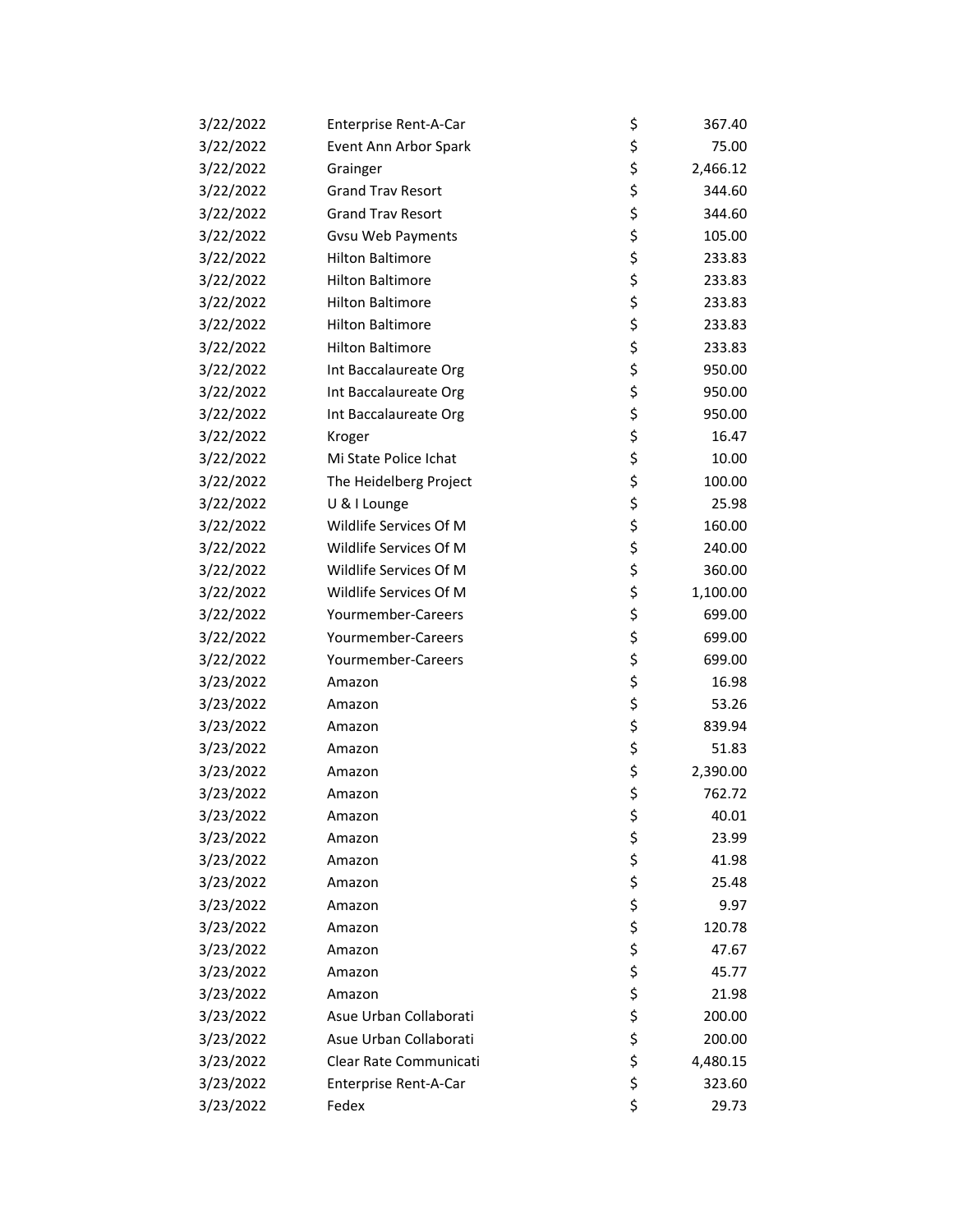| 3/23/2022 | Flinn Scientific Inc          | \$<br>93.20     |
|-----------|-------------------------------|-----------------|
| 3/23/2022 | GFS                           | \$<br>160.82    |
| 3/23/2022 | Grainger                      | \$<br>511.60    |
| 3/23/2022 | <b>Grand Trav Resort</b>      | \$<br>507.80    |
| 3/23/2022 | <b>Grand Trav Resort</b>      | \$<br>468.34    |
| 3/23/2022 | <b>Grand Trav Resort</b>      | \$<br>616.25    |
| 3/23/2022 | Headsetscom                   | \$<br>1,017.00  |
| 3/23/2022 | Johnson Sign Co.              | \$<br>1,975.00  |
| 3/23/2022 | Kroger                        | \$<br>122.88    |
| 3/23/2022 | Lakeshore Learning Mat        | \$<br>1,043.10  |
| 3/23/2022 | Mailchimp Misc                | \$<br>225.00    |
| 3/23/2022 | Meijer                        | \$<br>107.66    |
| 3/23/2022 | Monoprice, Inc.               | \$<br>13,945.50 |
| 3/23/2022 | Office Depot                  | \$<br>8.15      |
| 3/23/2022 | Office Depot                  | \$<br>21.18     |
| 3/23/2022 | Office Depot                  | \$<br>71.44     |
| 3/23/2022 | Office Depot                  | \$<br>28.77     |
| 3/23/2022 | Office Depot                  | \$<br>39.32     |
| 3/23/2022 | Panera Bread                  | \$<br>64.07     |
| 3/23/2022 | Panera Bread                  | \$<br>107.04    |
| 3/23/2022 | Tryhackme.Com                 | \$<br>3,100.00  |
| 3/23/2022 | <b>Uline Ship Supplies</b>    | \$<br>134.89    |
| 3/23/2022 | Zoom.Us                       | \$<br>14.99     |
| 3/23/2022 | Zoom.Us                       | \$<br>14.99     |
| 3/24/2022 | Aluminum Athletic Equi        | \$<br>66.75     |
| 3/24/2022 | Amazon                        | \$<br>33.98     |
| 3/24/2022 | Amazon                        | \$<br>39.90     |
| 3/24/2022 | Amazon                        | \$<br>319.50    |
| 3/24/2022 | Amazon                        | \$<br>526.56    |
| 3/24/2022 | <b>American Red Cross</b>     | \$<br>41.00     |
| 3/24/2022 | Amazon                        | \$<br>102.01    |
| 3/24/2022 | Amazon                        | \$<br>126.29    |
| 3/24/2022 | Amazon                        | \$<br>44.00     |
| 3/24/2022 | Amazon                        | \$<br>167.96    |
| 3/24/2022 | Amazon                        | \$<br>101.97    |
| 3/24/2022 | Anthony S Gourmet Pizz        | \$<br>321.00    |
| 3/24/2022 | <b>Dbc Blick Art Material</b> | \$<br>15.29     |
| 3/24/2022 | <b>Dollarbill Copying</b>     | \$<br>27.18     |
| 3/24/2022 | Dominos                       | \$<br>79.93     |
| 3/24/2022 | Harbor Freight Tools 1        | \$<br>718.94    |
| 3/24/2022 | Masb                          | \$<br>105.00    |
| 3/24/2022 | Meijer                        | \$<br>711.90    |
| 3/24/2022 | Panera Bread                  | \$<br>246.67    |
| 3/24/2022 | Sq Gordon Food Servic         | \$<br>43.47     |
| 3/24/2022 | Sq Stadium Trophy, In         | \$<br>104.95    |